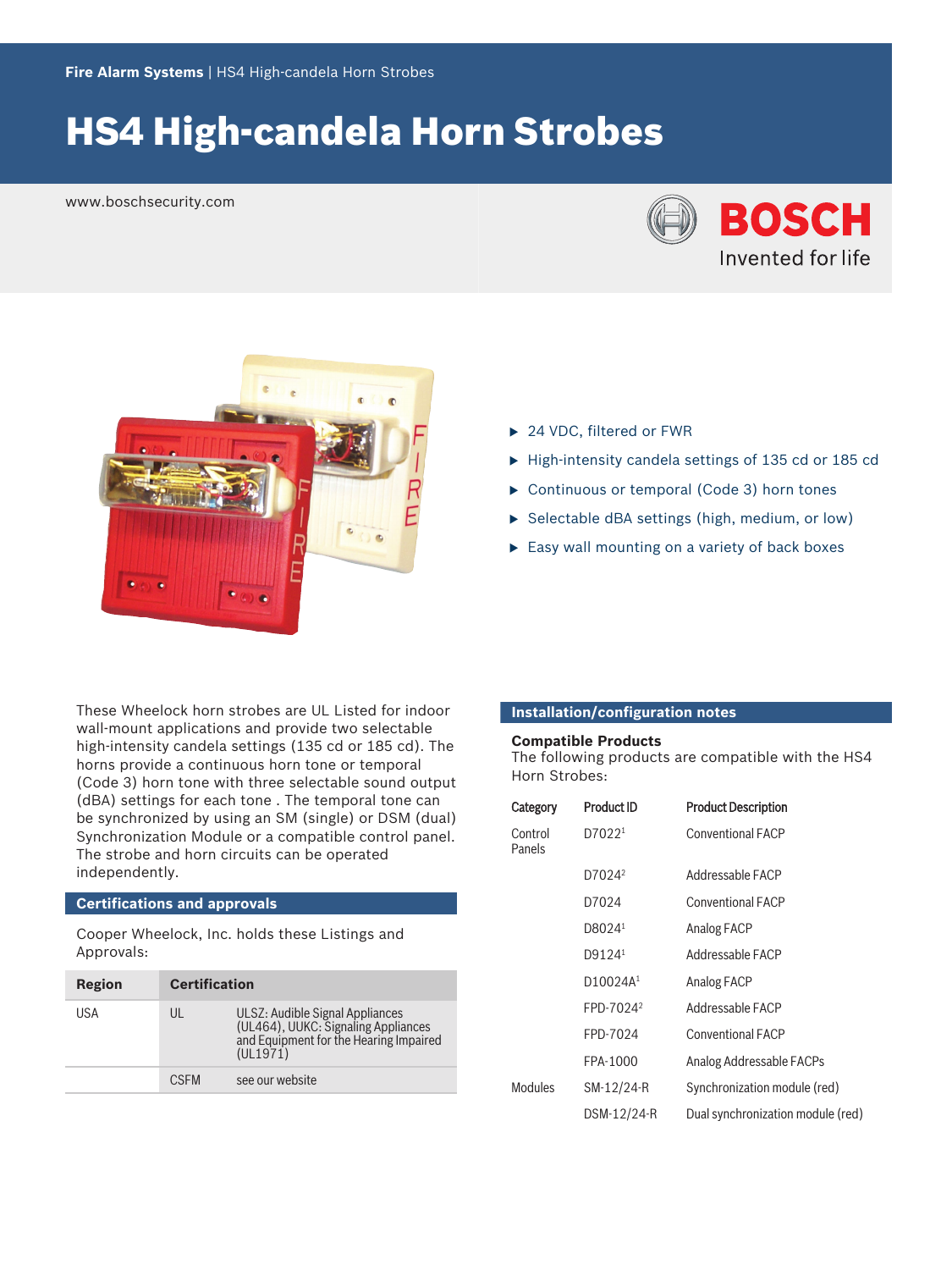1 For synchronization, use the SM or DSM Synchronization Modules. The synchronization module must be set for 24 VDC operation. When used, the D7022 must be set for 24 VDC operation. 2 When used with a D7039 Multiplex Expansion Module, the FPD-7024 and D7024 become addressable fire alarm control panels (FACPs).

#### **Mounting Considerations** Indoor Applications

Mount these HS4 Horn Strobes on the indicated back boxes for the indicated applications:

|                  | Conduit<br>Applications | Surface<br>Mounted | Flush<br>Mounted |
|------------------|-------------------------|--------------------|------------------|
| Double-gang      |                         |                    |                  |
| Four-inch square |                         |                    | ٠                |
| 100-mm European  |                         |                    |                  |
| 10B <sup>1</sup> | ٠                       | ٠                  |                  |
| SHBB-R           |                         | ٠                  |                  |

1 Although the IOB Back Box is an indoor or outdoor box, the HS4 Horn Strobes are only UL Listed for indoor applications.

### **Wiring**

j.

#### **Notice**

The horn circuit of these horn strobes can be used on coded systems where the applied voltage is cycled on and off, but the strobe circuit cannot.

The input terminals accept wires with diameters between 18 AWG and 12 AWG (ISO 0.75 mm<sup>2</sup> and 4 mm<sup>2</sup> ).

### **Parts included**

| Quant. | Component       |
|--------|-----------------|
| 1      | Horn strobe     |
| 1      | Hardware pack   |
|        | Literature pack |

### **Technical specifications**

#### **Electrical**

| Current (maximum) VDC  |                                                         |  |
|------------------------|---------------------------------------------------------|--|
| Audible only:          | High dBA: 110 mA<br>Medium dBA: 68 mA<br>Low dBA: 27 mA |  |
| Strobe only:           | 135 cd: 300 mA<br>185 cd: $420 \text{ mA}$              |  |
| Current (maximum) VFWR |                                                         |  |
| Audible only:          | High dBA: 94 mA<br>Medium dBA: 50 mA<br>Iow dBA: 41 mA  |  |

| Strobe only:         | 135 cd: $455 \text{ mA}$<br>185 cd: $645 \text{ mA}$ |
|----------------------|------------------------------------------------------|
| Voltage (input)      | 24 VDC nominal filtered or FWR<br>16 VDC to 33 VDC   |
| <b>Environmental</b> |                                                      |
| Relative Humidity:   | Up to 85%, non-condensing                            |

#### **Mechanical**

| Candela<br>Selections:                  | 135 cd or 185 cd                                                                                     |
|-----------------------------------------|------------------------------------------------------------------------------------------------------|
| Dimensions<br>$(H \times W \times D)$ : | 4.125 in. x 4.125 in. x 1.25 in.<br>$(10.5 \text{ cm} \times 10.5 \text{ cm} \times 3.2 \text{ cm})$ |
| Material:                               | Molded plastic enclosure incorporating a Xenon<br>flashtube and Lexan lens                           |

#### **Horn Ratings at 24 VDC**

#### Continuous Horn

| Temporal (Code 3) Horn                       |                                               |
|----------------------------------------------|-----------------------------------------------|
| Reverberant dBA at 10 ft (3 m) per<br>UL464: | High: 91 dBA<br>Medium: 88 dBA<br>Low: 83 dBA |

| Reverberant dBA at 10 ft (3 m) per | High: 87 dBA   |
|------------------------------------|----------------|
| UL464:                             | Medium: 84 dBA |
|                                    | Low: $79$ dBA  |

#### **Notice** i

The sound output for the Temporal (Code 3) mode is rated lower than in Continuous mode because the time that the horn is off is averaged into the sound output rating. When the horn produces a tone in Temporal mode, its sound pressure is the same as the Continuous mode.

#### **Trademarks**

All hardware and software product names used in this document are likely to be registered trademarks and must be treated accordingly.

### **Ordering information**

#### **HS4‑24MCWH‑FR High‑candela Horn Strobe (red)**

Red, 24 VDC device with strobe settings of 135 cd or 185 cd, three selectable sound output (dBA) settings, and a choice of continuous or temporal (Code 3) horn tone

Order number **HS4-24MCWH-FR**

# **HS4‑24MCWH‑FW High‑candela Horn Strobe (white)** White, 24 VDC device with strobe settings of 135 cd or 185 cd, three selectable sound output (dBA) settings, and a choice of continuous or temporal (Code 3) horn tone

Order number **HS4-24MCWH-FW**